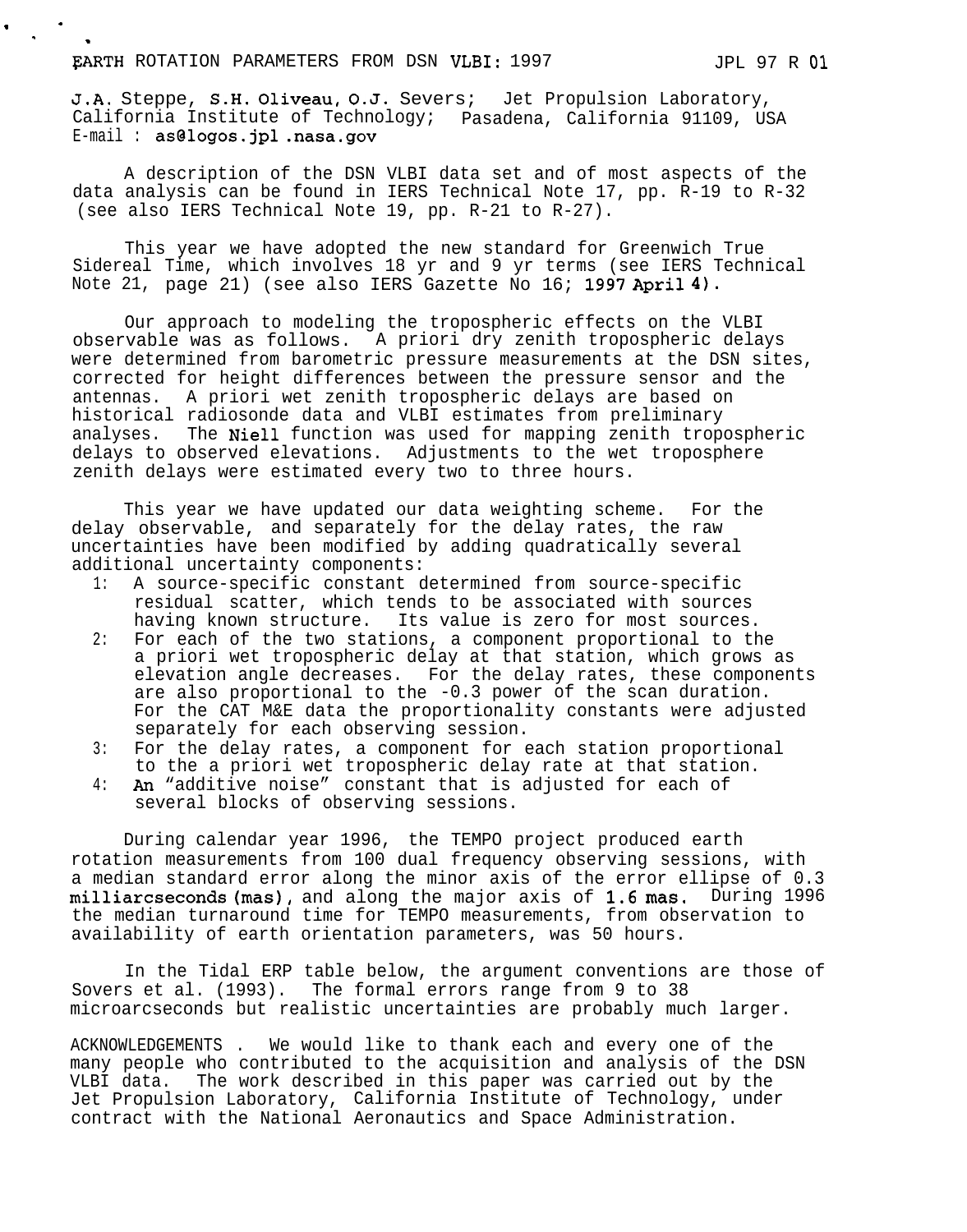## Short Period Tidal ERP Variations

. .

|                | Period   |         | UT1 (microseconds) |     | Polar Motion        |           |                     |  |
|----------------|----------|---------|--------------------|-----|---------------------|-----------|---------------------|--|
|                |          |         |                    |     | Amplitude           | Phase     |                     |  |
| Term           | (hours)  | Cosine  | Sine               |     | (microarcseconds    | (degrees) |                     |  |
|                |          |         |                    |     | prograde retrograde |           | prograde retrograde |  |
| K2             | 11.96724 | 2.2     | 4.2                | 52  | 100                 | 23        | 233                 |  |
| S <sub>2</sub> | 12.00000 | 0.8     | 10.0               | 6   | 129                 | 157       | 310                 |  |
| М2             | 12.42060 | $-10.1$ | 16.1               | 79  | 257                 | 122       | 274                 |  |
| N <sub>2</sub> | 12.65835 | $-2.4$  | 0.9                | 1 O | 23                  | 104       | 227                 |  |
| Κ1             | 23.93447 | 11.8    | 18.5               | 137 |                     | 128       |                     |  |
| P1             | 24.06589 | $-2.5$  | $-3.4$             | 49  |                     | 323       | $\star$             |  |
| 01             | 25.81934 | $-14.8$ | $-12.6$            | 134 |                     | 311       | $^\star$            |  |
| 01             | 26.86836 | 0.5     | 0.6                | 45  |                     | 322       | $^\star$            |  |

## Celestial Ephemeris Pole Motion Model (nutations relative to ZMOA-1990-2)

| IAU-Index      | Period                       | Phase     | Component                                        | Adjustment                                  | Formal<br>Error              | Generalized<br>Error         |
|----------------|------------------------------|-----------|--------------------------------------------------|---------------------------------------------|------------------------------|------------------------------|
| days           |                              |           |                                                  | mas                                         | mas                          | mas                          |
|                | precession<br>obliquity rate |           | Longitude<br>Obliquity                           | $-2.98/yr$<br>$-0.28/yr$                    | 0.04/yr<br>0.02/yr           | 0.05/yr<br>0. $02/yr$        |
|                | Y-offset<br>X-offset         |           | L sin eps<br>Obliquity                           | $-17.13$<br>$+ 5.44$                        | 0.20<br>0.23                 | 0.23<br>0.23                 |
| $\mathbf{1}$   | $-6798.38$                   | In<br>out | Longitude<br>Obliquity<br>Longitude<br>Obliquity | $-0.02$<br>$-0.04$<br>$+ 0.19$<br>$-0.12$   | 0.24<br>0.07<br>0.15<br>0.10 | 0.28<br>0.07<br>0.19<br>0.10 |
| $\overline{2}$ | $-3399.19$                   | In<br>out | Obliquity<br>Longitude<br>Obliquity              | $-0.21$<br>$-0.14$<br>$+ 0.14$              | 0.04<br>0.10<br>0.05         | 0.04<br>0.11<br>0.05         |
| 10             | 365.26                       | In<br>out | Longitude<br>Obliquity<br>Longitude<br>Obliquity | $-0.20$<br>$+ 0.08$<br>$+ 0.37$<br>$-0.05$  | 0.04<br>0.02<br>0.04<br>0.02 | 0.05<br>0.02<br>0.05<br>0.02 |
| 9              | 182.62                       | In<br>out | Longitude<br>Obliquity<br>Longitude<br>Obliquity | $+ 0.06$<br>$-0.00$<br>$+ 0.30$<br>$+ 0.07$ | 0.04<br>0.02<br>0.05<br>0.02 | 0.04<br>0.02<br>0.05<br>0.02 |
| 31             | 13.66                        | In<br>out | Longitude<br>Obliquity<br>Longitude<br>Obliquity | $-0.27$<br>$+ 0.11$<br>$+ 0.35$<br>$+ 0.11$ | 0.04<br>0.02<br>0.04<br>0.02 | 0.08<br>0.03<br>0.08<br>0.03 |
|                | $-429.8$                     | In<br>out | Longitude<br>Obliquity<br>Longitude<br>Obliquity | $-0.19$<br>$+ 0.00$<br>$-0.30$<br>$-0.15$   | 0.05<br>0.02<br>0.04<br>0.02 | 0.05<br>0.02<br>0.04<br>0.02 |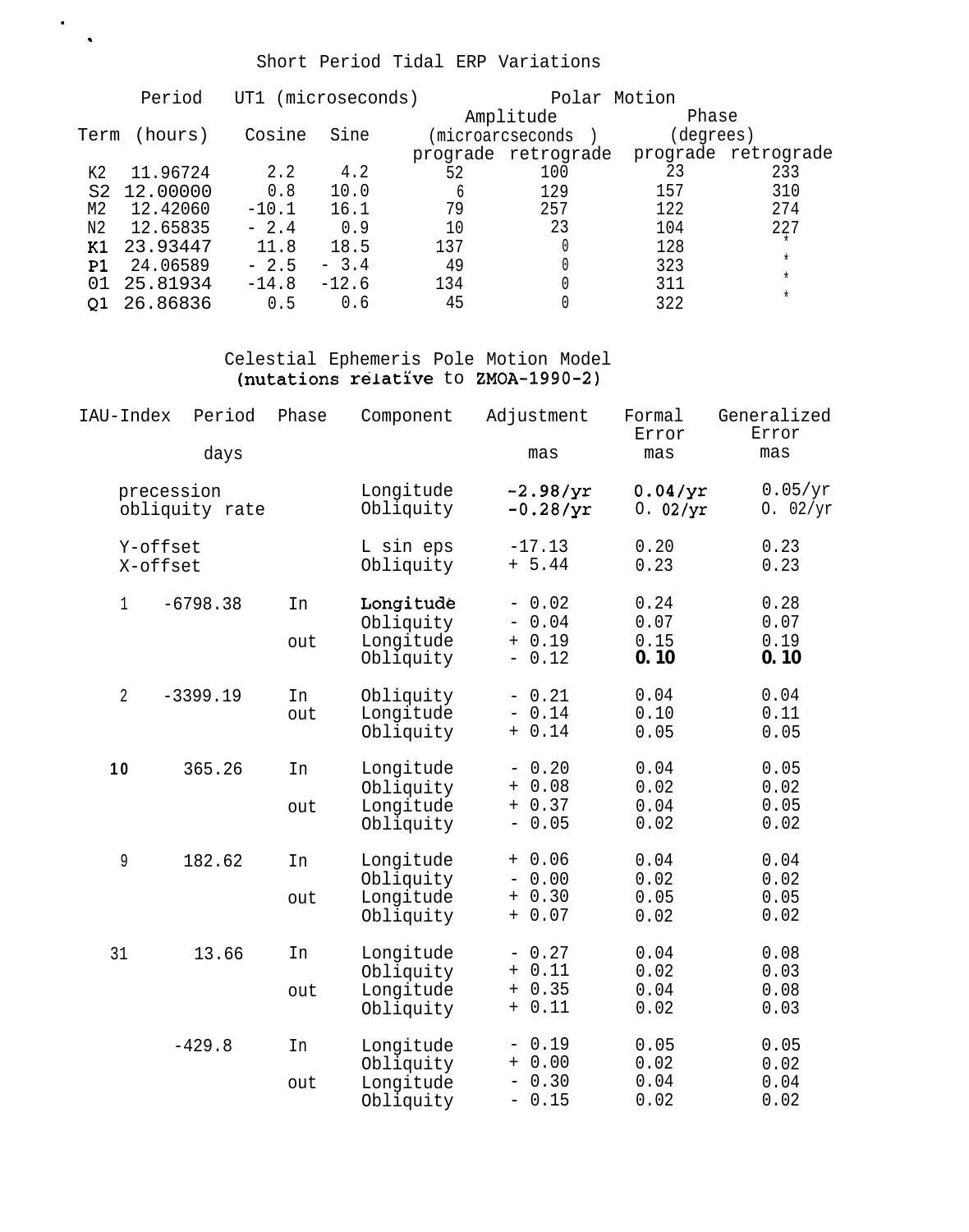.Technical description of solution JPL 97 R 01

- 1- Technique: VLBI 2- Analysis Center: JPL 3- Software used: MODEST 4 - Data span: 5 - Celestial Reference Frame: RSC(JPL) 97 R 01 Ott 78 - Mar 97
	- a Nature: extragalactic

. .

- b- Definition of the orientation: The Right Ascension and Declination of OJ 287 (0851+202) and the Declination of CTD 20 (0234+285) were held fixed at the values specified in RSC(IERS)94 C 01.
- 6- Terrestrial Reference Frame: SSC(JPL) 97 R 01
	- a Relativity scale: LET (TDT=geocentric with IAT) The relativity model used is essentially equivalent to the "consensus model" described by Eubanks.
	- b-Velocity of light: 299 792 458 m/s
	- c-Geogravitational constant: 3.9860 0448 \*1O\*\*14 m\*\*3\*s\*\*-2
	- d-Permanent tidal correction: Yes
	- e-Definition of the origin, and
	- f-Definition of the orientation:
		- Six constraints were applied to the nine coordinates (at epoch 1993.0) of DSS 15, DSS 45, and DSS 65, such that if a seven parameter transformation (3 translations, 3 rotations, 1 scale) between the JPL 1997-1 and ITRF-93 systems were estimated by unweighed least squares applied to the coordinates of DSS 15, 45, and 65, then the resulting 3 translation and 3 rotation parts of the transformation would be zero while the scale could be nonzero and unknown in advance of computing the catalog. (When expressed as the dot product of a nine dimensional unit vector with the nine station coordinates, each constraint is assigned an a priori standard deviation of 5 mm; this does not affect the resulting coordinates but does affect the calculated formal errors, giving them a more spherical distribution than would result if either very large **or** very small a priori standard deviations were used.)
	- 9- Reference epoch: 1993.0
	- h Tectonic plate model: ITRF-93 plus adjustments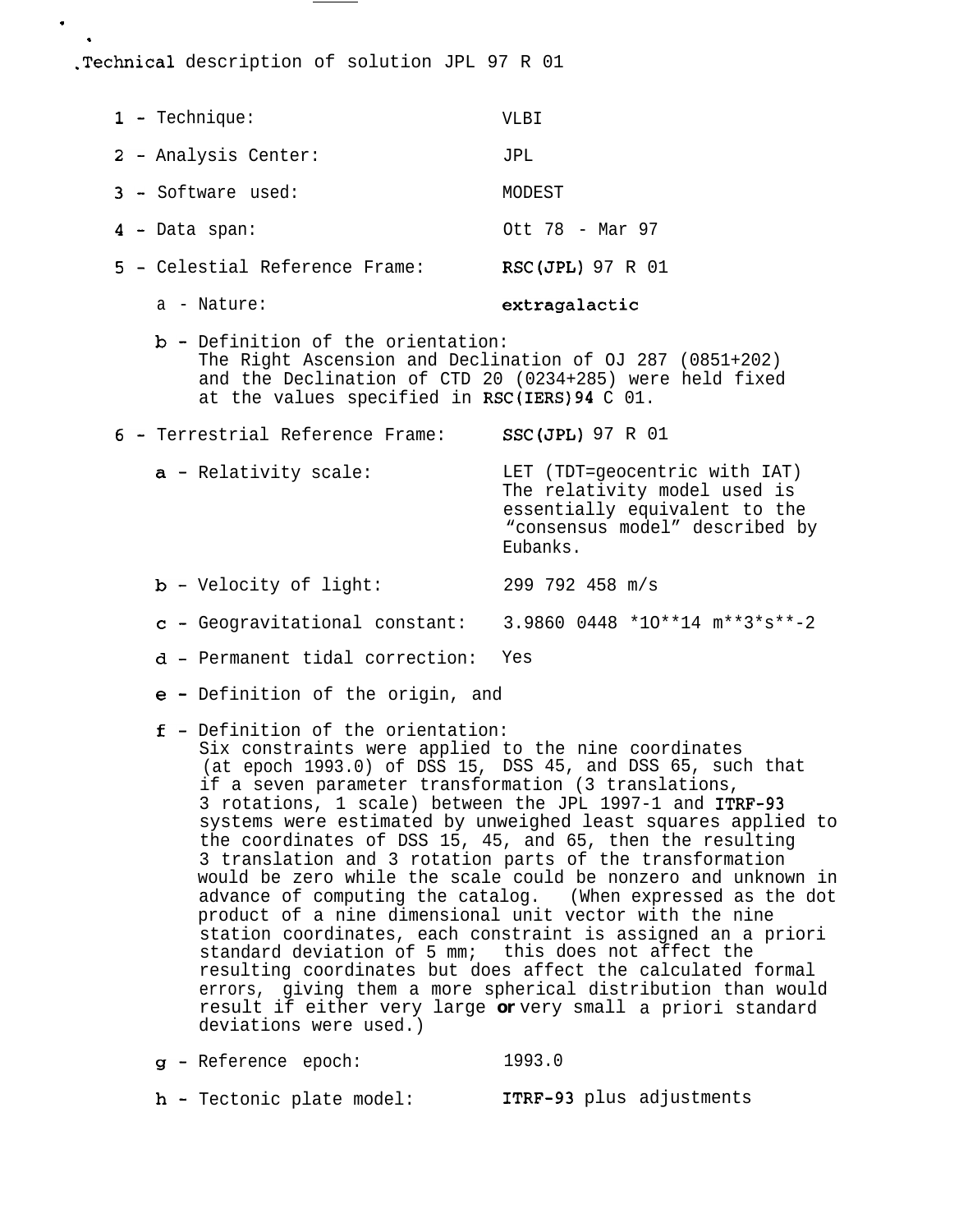i - Constraint for time evolution:

Three-dimensional site velocities were estimated for each of the three DSN complexes. All stations in each DSN complex were assumed to have the same site velocity. The velocities were constrained so as to produce no net translation rate and no net rotation rate, for the network composed of the three **DSN** complexes, relative to the net motion of this network of three sites as expressed in the ITRF-93 velocity field. (When expressed as the dot product of a nine dimensional unit vector with the nine site velocity components, each constraint is assigned an a priori standard deviation of 1.0 mm/yr; this does not affect the resulting velocity components but does affect the calculated formal errors, giving them a more spherical distribution than would result if either very large or very small a priori standard deviations were used.)

7 - Earth Orientation: EOP(JPL) 97 R 01

. .

- a A priori precession model: IAU(1976) plus adjustments
- b A priori nutation model: ZMOA-1990-2 plus adjustments
- c-Short-period tidal variations in x, Y, UT1: As park of the JPL 1997-1 catalog solution we estimated coefficients of a model of ERP variations at four nearly-diurnal and four nearly-semidiurnal tidal frequencies. (Nearly-diurnal polar motion variations were constrained to have no retrograde part, thus allowing simultaneous estimation of notations.) The reported earth rotation parameters have had these tidal frequency variations removed according to the parametric model estimated in the catalog solution. (In other words, these effects have NOT been added back in producing EOP(JPL)97 R 01.)
- 8 Estimated Parameters:

| <b>a</b> - Celestial Frame:   | right ascension, declination<br>(all sources, but see 5b)                                                                                                                                                                                          |
|-------------------------------|----------------------------------------------------------------------------------------------------------------------------------------------------------------------------------------------------------------------------------------------------|
| <b>b</b> - Terrestrial Frame: | Xo, Yo, 20, $x, Y, z$<br>(by station) (by site)                                                                                                                                                                                                    |
| $c$ - Earth Orientation:      | UTO-UTC and Variation of Latitude<br>of the baseline vector<br>precession constant, obliquity<br>rate, celestial pole<br>offsets at J2000<br>coefficients of 23 nutation terms<br>coefficients of 40 diurnal and<br>semidiurnal tidal terms in ERP |
| d - Others:                   | wet zenith tropospheric delays<br>station clock offsets, rates,<br>and frequency offsets                                                                                                                                                           |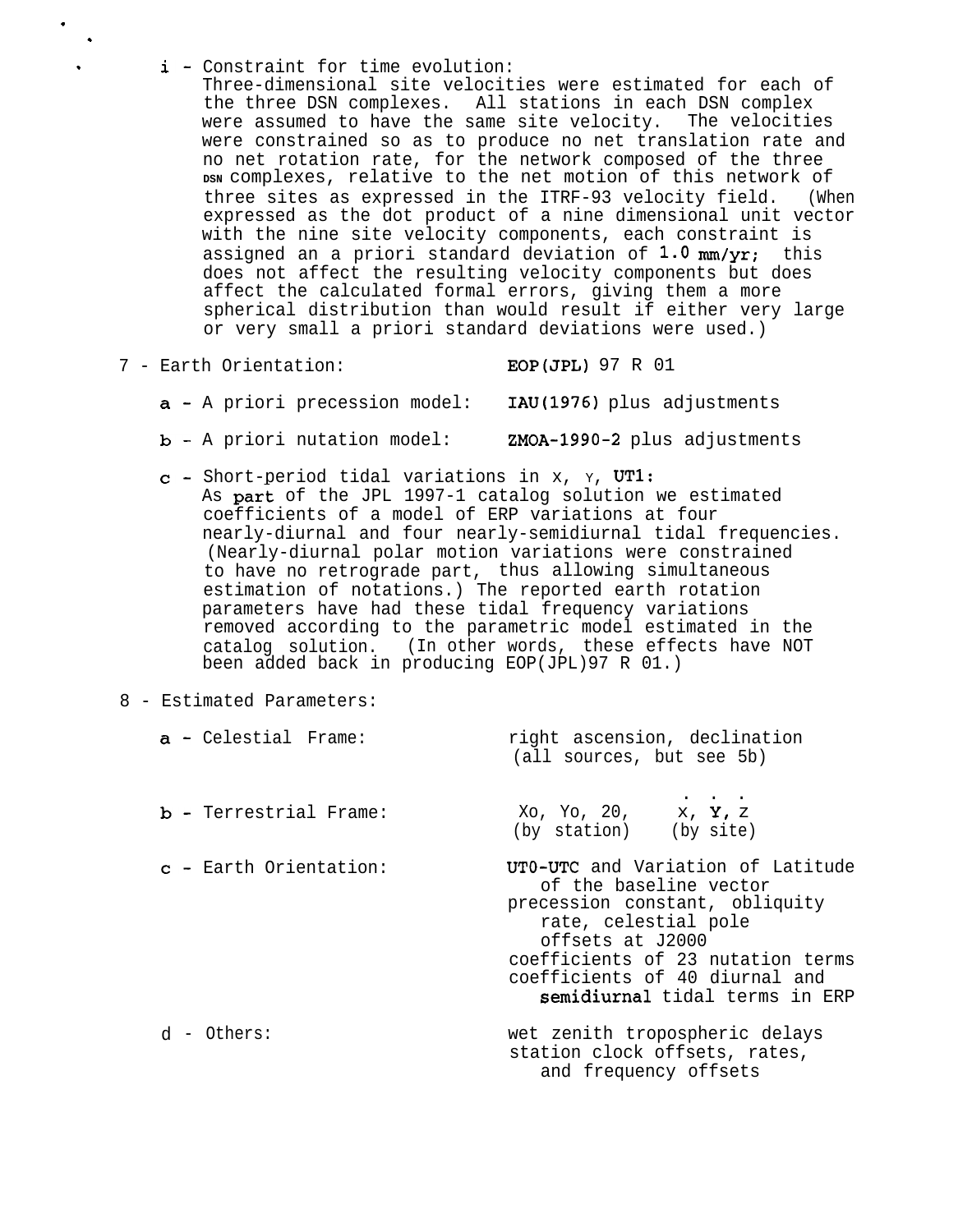Appendix 1: Summary of TEMPO Report to IERS:

. .

> JPL . NASA's Deep Space Network operates radio telescopes in three complexes: in Australia<sub>t</sub> Spain, and the USA (California) . VLBI data collected from these sites by JPL between 1978 and 1997 were analyzed for celestial and terrestrial frames and earth rotation parameters, and reported as JPL 97 R 01. The celestial frame gives coordinates for 287 radio sources and is tied to RSC(IERS)94 C 01 through three coordinates of two sources. The terrestrial frame gives station coordinates and velocities for 10 stations in 3 sites, and is tied to ITRF-93 in both location and velocity using one station in each site. The analysis gives a time series EOP(JPL) 97 R 01 containing the UTO-UTC and Variation of Latitude of a baseline vector at a frequency of two measurements per week. Additional earth rotation information is provided in estimated corrections to precession, obliquity rate, celestial pole offsets at epoch, 23 coefficients of nutation terms, and 40 coefficients of a parametric model for the nearly-diurnal and nearly-semidiurnal tidal frequency variations of UT1 and polar motion.

Appendix 2: Operational Characteristics of TEMPO VLBI Data:

NASA's Deep Space Network (DSN) operates radio telescopes for the primary purpose of communicating with interplanetary spacecraft. The DSN has three complexes: in California, in Spain, and in Australia. The Time and Earth Motion Precision Observations (TEMPO) project uses the DSN telescopes to make rapid turnaround VLBI measurements of station clock synchronization and earth orientation in support of spacecraft navigation, which needs extremely timely, moderate accuracy earth rotation information. In TEMPO observations <the raw bit streams recorded at the telescopes are telemetered to JPL for correlation, so that no physical transportation of magnetic tapes is involved. TEMPO uses the JPL-developed Block I VLBI system, which has a 500,000 bits/second sampling rate, with time-division multiplexing of channels. This sampling rate permits the telemetry, and thus makes rapid turnaround possible. The reduced sensitivity caused by the relatively low sampling rate in comparison to other present-day VLBI systems is largely compensated by the very large antennas and very low system noise levels of the DSN telescopes. At present the DSN nominally schedules two TEMPO observing sessions per week, one on the Spain-California (SC) baseline, and the other on the Australia-California (AC) baseline. Each session is generally 3 hours in duration (occasionally less), and records a maximum of 20 sources.

The Earth rotation results from each TEMPO measurement session are reported by specifying the UTO and Variation-of-Latitude (DPHI) of the baseline VECTOR for that session. Each such UTO-DPHI pair has an associated error ellipse in the UTO-DPHI plane. Each such error ellipse is completely specified by the reported standard errors and correlation coefficient between UTO and DPHI. For single baseline VLBI measurements of ERP, such as the TEMPO measurements, this error ellipse is typically quite elongated, with a ratio of major axis to minor axis of about 4:1. Therefore, for a proper interpretation of these data, it is CRUCIAL to make full use of the reported correlation coefficient. For a single-baseline VLBI estimate of earth rotation, the orientation of the error ellipse in the UTO-DPHI plane is mostly determined by the global station geometry. The direction **of** the minor axis of the error ellipse in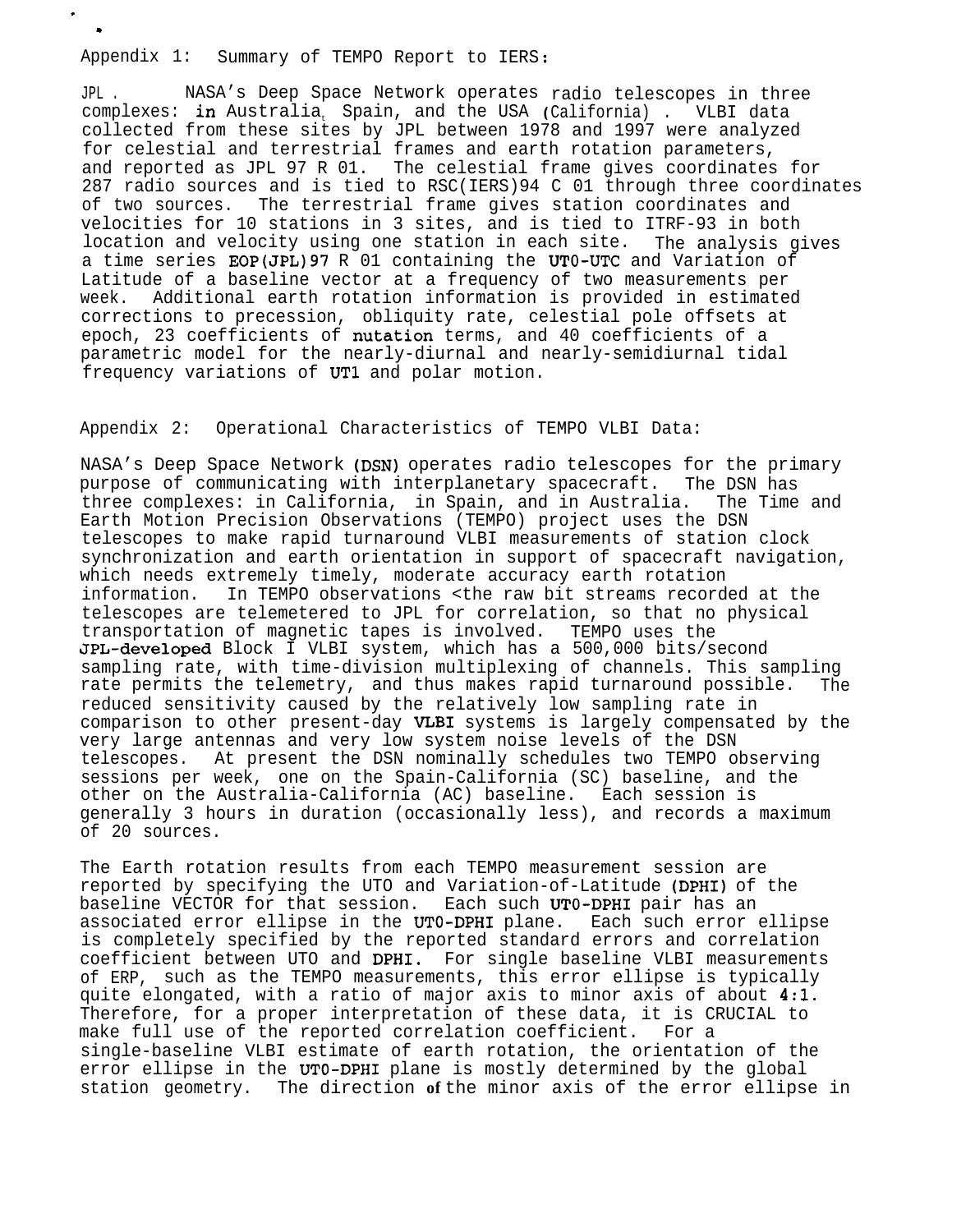&he UTO-DPHI plane as predicted by the station geometry is called the transverse rotation direction, and corresponds to the motion of the baseline in the local horizontal at each station or equivalently to a rotation about an axis through the center of the earth and the midpoint of the baseline. In addition to being relatively insensitive to random measurement errors, the transverse rotation component is also relatively free of errors introduced by tropospheric modeling errors, antenna deformations, and other sources of systematic local-vertical errors.

.

b

TEMPO VLBI measurements are intended to support near-real-time knowledge of earth orientation. As a VLBI data type, the TEMPO results provide UT1 information that is stable with respect to the celestial and terrestrial reference frames. As a result, the TEMPO data are particularly effective when combined with a high time-resolution, rapid turnaround, but not inertially stable source of UT1 information. At JPL, meteorologically measured global atmospheric angular momentum values (and forecasts) are combined with geodetic ERP data, including the TEMPO VLBI results, to provide near-real-time values and short term predictions of earth orientation (see: Freedman, A.P., Steppe, J.A., Dickey, J.O., Eubanks, T.M., and Sung, L-Y., The Short-Term Prediction of Universal Time and Length-of-Day Using Atmospheric Angular Momentum, J. Geophys. Res., 99, 6981-6996, April 10, 1994).

The quality of real time knowledge of earth orientation is critically dependent on the timeliness of the most recent measurement, even if it has relatively large uncertainty. Therefore TEMPO results are reported even when the observing session was degraded so that the measurement uncertainty is much larger than the typical TEMPO uncertainty. Thus it is important to account for the reported uncertainty accompanying each TEMPO result. Empirical RMS residuals from a set of TEMPO data will be dominated by the small number of large-uncertainty points. Therefore RMS residuals are not a good measure of the typical accuracy of TEMPO measurements . The uncertainty scaling factors for the TEMPO data developed by Richard Gross in producing the combination-of-techniques EOP series SPACE96 were in the range 1.1 to 1.4. During calendar year 1996, the TEMPO measurements had a median standard **error along** the **minor** axis of the error ellipse of 0.3 milliarcseconds  $(mas)$ , and along the major axis of 1.6 mas.

TEMPO formal uncertainties have decreased dramatically from the beginning of the program in 1980 to the present. Thus "average" uncertainties over the full history of the program are not representative of the uncertainties of current measurements. Similarly, typical residuals **over** the full history are not representative of current residuals.

Typical TEMPO results from the Australia-California (AC) baseline have an error ellipse in the AC-UTO--AC-Variation-of-Latitude plane that has its major axis nearly aligned with the AC-UTO axis and its minor axis nearly aligned with AC-Variation-of-Latitude. Thus for AC points UTO is essentially the weak direction and residuals of order 1.6 mas are to be expected. Most of the information content of AC points is in the Variation-of-Latitude component, so failure to use the Variation-of-Latitude amounts to throwing away most of the value of the AC points. Properly used, the AC points contribute substantially to near-real-time knowledge of Polar Motion Y, and significantly to very-near-real-time knowledge of UT1.